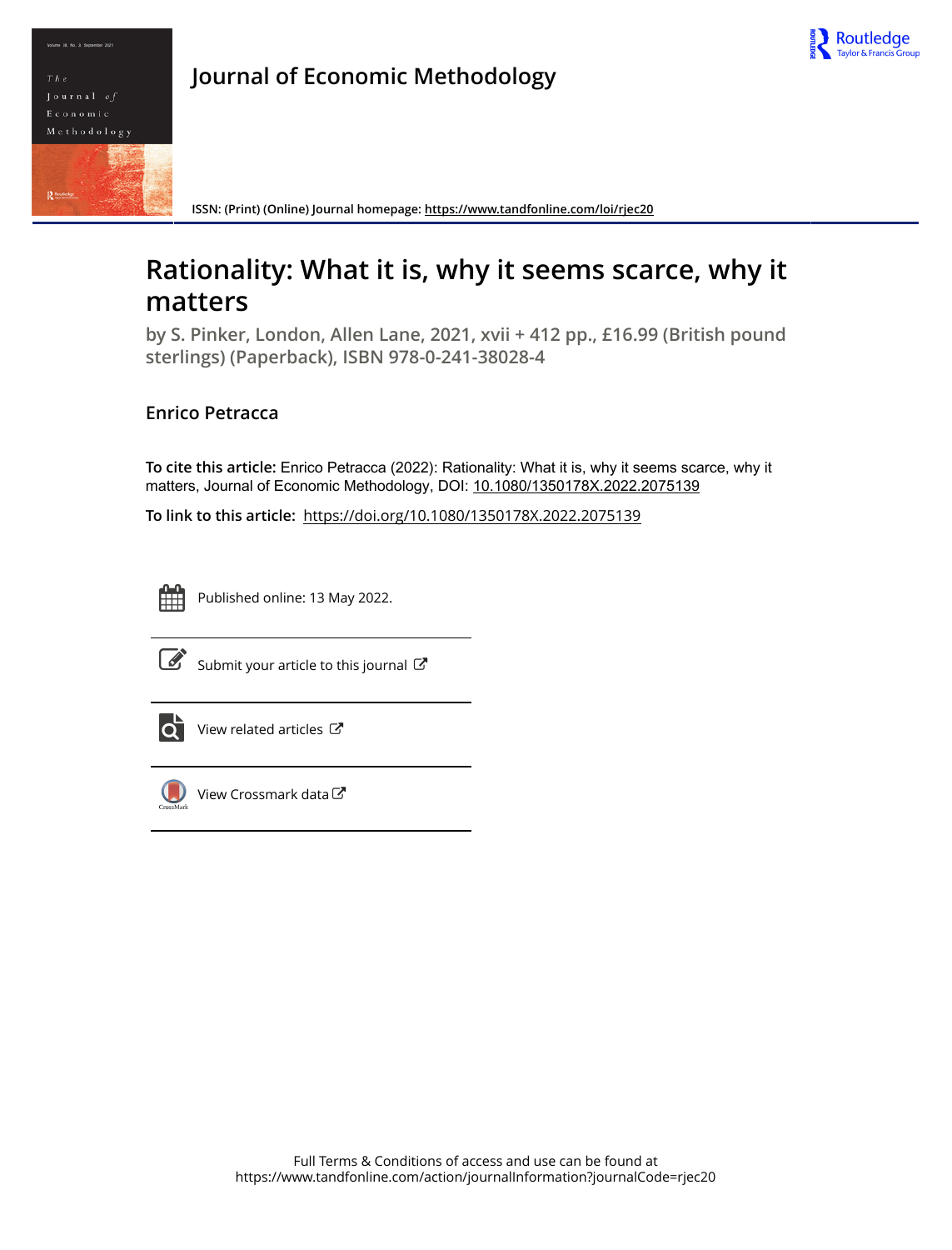

## BOOK REVIEW

Rationality: What it is, why it seems scarce, why it matters, by S. Pinker, London, Allen Lane, 2021, xvii + 412 pp., £16.99 (British pound sterlings) (Paperback), ISBN 978-0-241- 38028-4

<span id="page-1-0"></span>Periodically, by a rough estimate twice per decade, a new popular book aspires to shake our common understanding of rationality. Since this concept is not only the backbone of normative analysis in the behavioral sciences but also of the way people more generally understand normativity, the stakes are particularly high. Among past successful attempts to rethink rationality are, so to refresh the memory, books of the caliber of Gigerenzer [\(2007\)](#page-4-0), Kahneman ([2011](#page-5-0)), and more recently Mercier and Sperber [\(2017\)](#page-5-1). Because of its straightforward title, Rationality, and one enticing part of its subtitle, the promise to tell us What it is, Steven Pinker's latest work aspires to be one of those ground-breaking books.

<span id="page-1-1"></span>There are two reasons, however, why readers might resist the temptation to consider Pinker's book a foundational one. One reason is that in most of its parts it reads like a pamphlet, in which a world-renowned public intellectual attempts to shake the conscience of a world too dramatically lacking in reason and rationality (Pinker dispenses evidence of this masterfully). The public intellectual posture was to be expected, since Pinker has recently been in the vortex of inflamed debates over sensitive societal topics, and this book is in many regards a learned continuation of those debates. Pinker presents himself as a staunch advocate of freedom of speech and critical thinking, seen as requirements for democratic societies whose degree of rationality he deems to depend on a society's capacity to deal with its 'taboos'. Because of this posture, the book may risk being underestimated by those looking for a pristine foundational discussion. But another reason not to regard this book as foundational is the fact that Pinker does not present in it a novel idea of rationality. The readership of economists is certainly the most well equipped to understand that. The book's central part, seven-elevenths of the total, is a superbly accessible guide to the edifice of rationality from the ground floor of logic (chapter 3) up to probability (chapter 4), Bayesian reasoning (chapter 5), rational choice theory (chapter 6), statistical decision theory (chapter 7), game theory (chapter 8), and the distinction between correlation and causation (chapter 9). The other four-elevenths are a demonstration that humans do not master these subjects – let alone apply them correctly to life – and a plea for why we should. This shows that Pinker does not really venture into a quest for the essence of rationality; what rationality is seems uncontroversial from the start: 'My own position on rationality', he says more as an adept than as a pioneer, 'is "I'm for it"' (p. 36). His true goal is to convince people to embrace rationality, challenge their belief that it is something 'uncool' and 'cerebral' that would turn one into a 'nerd', a 'wonk', a 'geek', or a 'brainiac' (p. 35, italics in original), not to challenge the classical idea of rationality. But even if one might think that the polemicist's tone and the support of a classical idea of rationality would hinder the book from being epoch-making, it would be a real mistake not to identify a genuine foundational intent in it. To uncover and assess such an intent is devoted the rest of this review.

The starting point to understand the novelty of Pinker's intent is to acknowledge that he is a cognitive psychologist: a cognitive psychologist who accepts the rationality toolbox of logic, probability, and rational choice theory as a normative benchmark. This may immediately remind economists of two other cognitive psychologists, Daniel Kahneman and Amos Tversky, who believe that humans should measure their rationality against what Pinker is not afraid to call 'godlike reason' (p. 320). But unlike Kahneman and Tversky, Pinker is far more optimistic on the descriptive side. He does not deny the plethora of biases and fallacies that affect human reasoning (a list of the many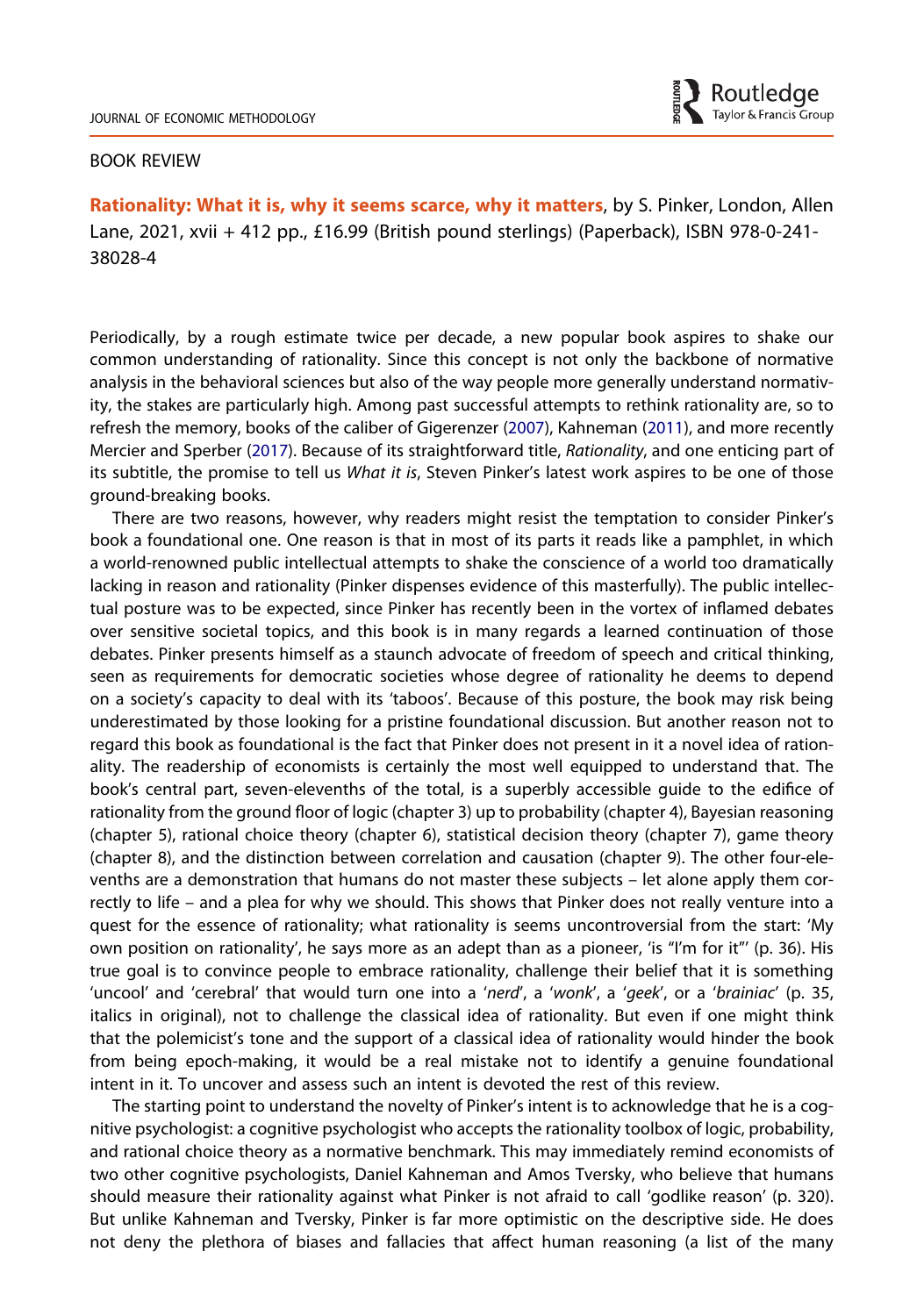discussed in the book is proudly presented in an appendix). 'Yet as a cognitive scientist', he claims, 'I cannot accept the cynical view that the human brain is a basket of delusions' (p. xiv). For an evolutionary cognitive psychologist as he is,

A list of the ways in which we're stupid can't explain why we're so smart: smart enough to have discovered the laws of nature, transformed the planet, lengthened and enriched our lives, and, not least, articulated the rules of rationality that we so often flout. (p. xiv)

Looking at our species' remote as well as recent history, evolutionary cognitive psychologists emphasize the non-trivial fact that for all the irrationality we might ascribe to ourselves, we have nonetheless done quite a good job so far. To this standard evolutionary counterargument to irrationalism, Pinker adds an important personal touch: our species has not just fared pretty well so far, it has also either invented or discovered – 'articulated' is the word used by Pinker – the tools of our rationality toolbox: logic, probability, and the likes. This is a crucial passage, of Aristotelian and Vichian kind, which leads Pinker to offer an interesting perspective: as we are the makers of rationality, this is not just a distant wonderland, a never-reachable godlike dream, but a possibility at humanity's disposal. What was for Kahneman and Tversky a mere benchmark with no real chance to be met is for Pinker a legitimate aspiration. Many are the passages in which Pinker exhorts humanity to use what it has at its disposal (or, more correctly, what it has made available to itself) to make that aspiration turn into reality. Using Shakespeare's words, he exhorts us not to let our resources 'fust in us unus'd' (p. 320). Education features prominently among these resources: we can – and should – learn how to be rational. Among the many examples,

mistaking a nonrandom pattern for a nonrandom process is one of the thickest chapters in the annals of human folly, and knowing the difference between them is one of the greatest gifts of rationality that education can confer. (p. 113, italics in original)

Education and learning are for Pinker institutional more than individual processes, pointing to another distinctive ingredient in his rationality formula: interaction between people. In the evolutionary perspective of Mercier and Sperber [\(2017\)](#page-5-1) which Pinker adopts in its fundamental traits, the ability to reason well is seen as strictly connected with socialization. From the remote evolutionary past in which reasoning emerged as a way to solve life-or-death social problems such as spotting cheaters in communities (see below), to the more evidentially obvious fact that more brains work better than one in detecting errors, the message is still the same: no rationality without interaction. Although Pinker would not strictly subscribe to Mercier and Sperber's distinction between 'intellectualist' and 'interactionist' views of rationality – as his view can be considered both interactionist AND intellectualist – the book's interactionist commitment manifests itself also in other regards, such as the non-paternalistic viewpoint. The use of phrases like 'rationality-enhancing institutions' (p. 16) might remind economists of nudges, social priming, and other tools of policy-oriented behavioral economics; however, debiasing (getting rid of reasoning biases) is for Pinker a strictly voluntary and communal process, the only way to get to a state of sustainable Enlightenment (to echo the title of Pinker's [2018](#page-5-2) bestseller).

<span id="page-2-1"></span><span id="page-2-0"></span>If the above are reasons to look at Rationality as a book having something foundational to offer to students of rationality, there are other reasons not to see such a foundational perspective as completely convincing. This is nowhere more evident than in Pinker's attempt to reduce the idea of 'ecological rationality' to his classical rationalistic picture. Introduced by Leda Cosmides and John Tooby in evolutionary psychology, the idea of ecological rationality has been developed into a full-fledged notion of rationality in the field of judgment and decision-making by Gerd Gigerenzer and colleagues (Todd et al., [2012](#page-5-3)). Hinging on the argument that reasoning processes are adaptations to the environments in which they have emerged, ecological rationality offers a powerful explanation as to why humans fare so well in natural environments. As Pinker says, '[t]he contrast between the ecological rationality that allows us to thrive in a natural environment and the logical rationality demanded by formal systems is one of the defining features of modernity' (p. 96, italics in original).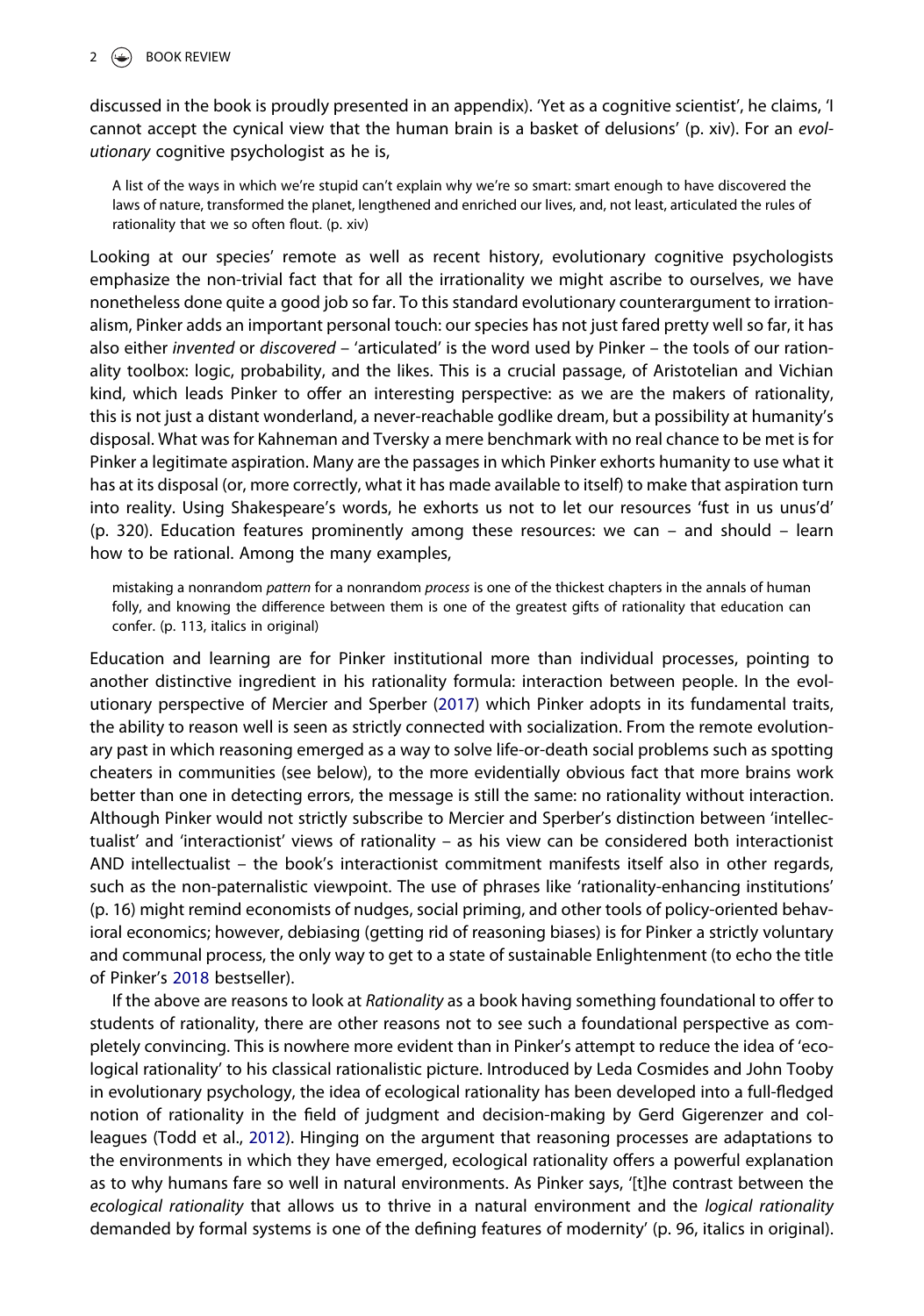<span id="page-3-0"></span>Yet he resists such a defining feature of modernity, and one of his chief goals is to reconcile the two views. At first, he has an easy game in doing so. A number of famous early studies on ecological rationality seem to provide exactly the sort of bridging evidence Pinker is looking for. Cheng and Holyoak ([1985](#page-4-1)) and Cosmides ([1989](#page-4-2)) showed that although individuals score poorly in a famous card-based logical task – the Wason selection task – they score much better, even intuitively well, when faced with the evolutionary relevant task of spotting cheating, although the two tasks are equivalent from the logical viewpoint. People prove to be intuitive logicians when the tasks are those we have adapted to, no matter how complex the underlying logical structure. The same is true for statistics: people turn into intuitive (Bayesian) statisticians when tasks are presented in more familiar frequency formats than in probability formats (Gigerenzer & Hoffrage, [1995\)](#page-4-3). These studies seem to demonstrate that since we can succeed – even intuitively so – in formally demanding tasks, the benchmark of classical rationality is a legitimate one. We can, so we should. Pinker interprets these studies as if humans' ecological rationality in natural environments were a proto-form of classical rationality to be complemented and extended to other, less familiar environments through education and institutional interventions. These aids would

<span id="page-3-2"></span>augment the ecological rationality we are born and grow up with – our horse sense, our street smarts – with the broader-spectrum and more potent tools of reasoning perfected by our best thinkers over the millennia. (p. 16, italics added)

It is not that classical rationality has nothing to learn from the way people reason intuitively in natural environments. Logic, Pinker recognizes, may sometimes turn out to be 'not rational' (p. 96), for instance when it 'requires self-inflicted amnesia for background knowledge' (p. 98). Therefore, logicians should learn from people's innate tendency not to abstract from background knowledge. Yet this would not question Pinker's idea that following logic should be our ultimate aspiration.

Although well constructed, Pinker's argument seems to miss an important point. The studies he mentions and interprets the way he does may point to something quite different, maybe even the opposite of what he suggests. Rather than demonstrating a universal human potentiality to be classically rational, they may demonstrate – no less importantly – that humans can be classically rational in certain circumstances and not in others. By showing that, these studies would frame ecological rationality as an alternative and higher-order normative view than classical rationality, one which prescribes to evaluate any possible criterion of rationality (classical rationality included) circumstance by circumstance, environment by environment. This interpretation of ecological rationality would completely upend the hierarchy between forms of rationality as established by Pinker. (At some points, e.g. at pp. 7 and 288, he seems to acknowledge that ecological rationality represents a higher-order framework, but his analysis invariably proceeds as if classical rationality is the true boss in town).

<span id="page-3-4"></span><span id="page-3-3"></span><span id="page-3-1"></span>It is telling that Pinker does not venture to contrast in more depth his approach with the leading interpretation of ecological rationality proposed by Gigerenzer and his colleagues (among whom Reinhard Selten). Doing so would have required Pinker to confront an approach that not only sees environmental adaptation as a higher-order criterion of rationality but that also sees classical rationality as a largely overrated framework. Even when classical rationality works, Gigerenzer argues, something may work better. It is quite ironic that Gigerenzer is probably the book's most cited author for his pioneering work on frequency formats and probability (compatible, as seen above, with Pinker's view) while his research on 'fast-and-frugal heuristics' (Gigerenzer et al., [1999](#page-5-4)) is not even mentioned. Fast-and-frugal heuristics are cognitively undemanding judgment and decision criteria that, exemplified by Herbert Simon's 'satisficing' (Simon, [1955](#page-5-5)), work particularly well in specific circumstances. The 'adaptive toolbox' – the repository of our adaptive heuristics – can be a sheer alternative to the tools Pinker displays in his rationality toolbox when used in the right environment. Extensive empirical work has demonstrated that heuristics can perform as well as, or even better than, traditional logical and statistical techniques (for evidence see, e.g. Gigerenzer & Brighton, [2009\)](#page-4-4). Among the techniques outsmarted by heuristics would be especially multivariate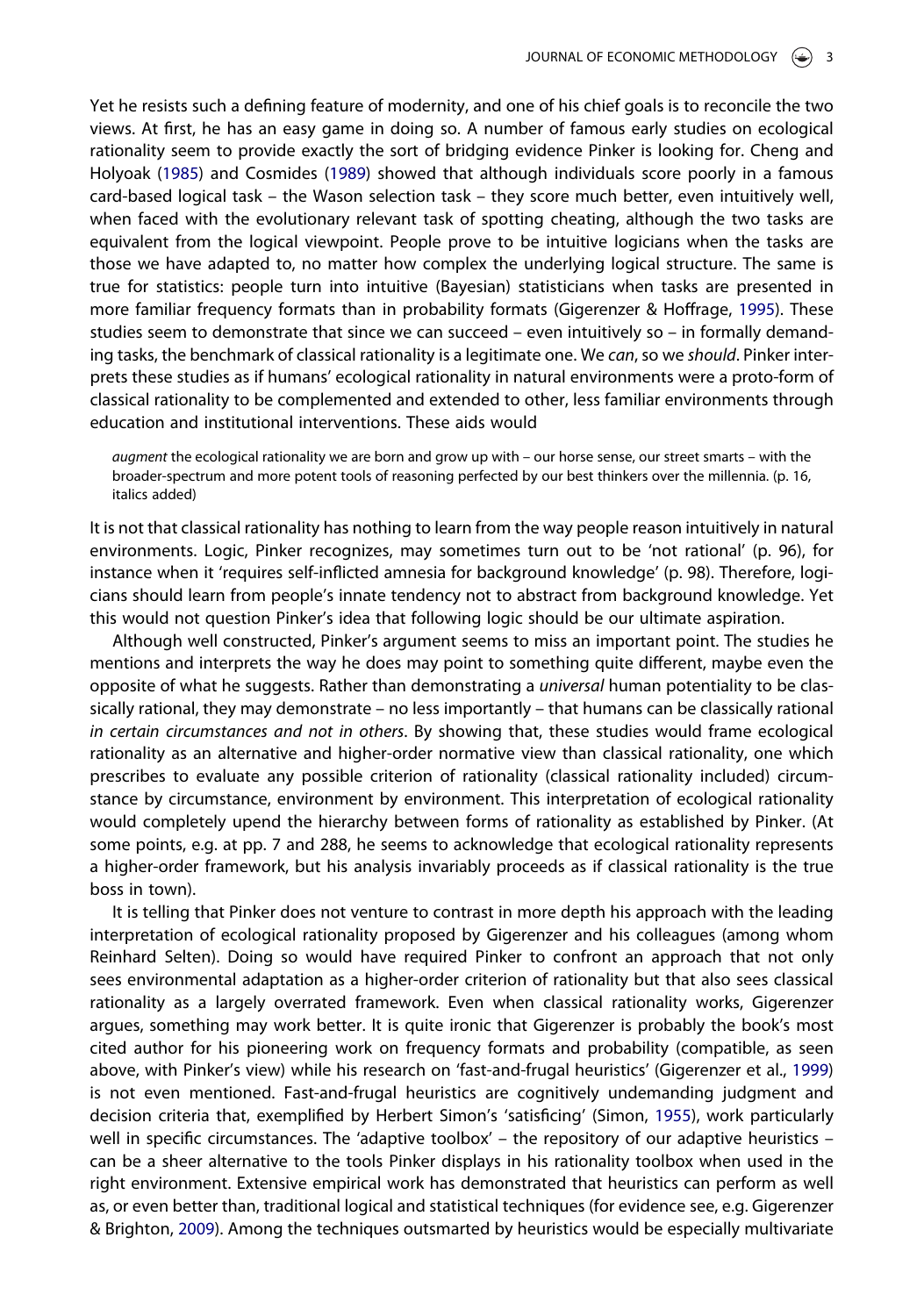<span id="page-4-7"></span><span id="page-4-6"></span>regression. Pinker proudly claims that 'despite their simplicity, one of the stunning findings of twentieth-century psychology is that a dumb regression equation usually outperforms a human expert' (p. 279). Yet he does not mention other findings, likely more stunning, that regression can be outperformed by even dumber heuristics, for instance in prediction tasks (Gigerenzer & Gaissmaier, [2011\)](#page-4-5). Although he does not discuss Gigerenzer's program explicitly, Pinker generally frowns on decision rules that make our life easier. Commenting upon Tversky's 'elimination by aspects' (Tversky, [1972\)](#page-5-6) – a heuristic vindicated by Gigerenzer despite Tversky's own skepticism (Gigerenzer & Brighton, [2009,](#page-4-4) p. 109) – Pinker is eager to note that 'a decision rule that makes life simpler can violate the axioms [of rational choice theory]' (p. 185). That it can be useful in certain circumstances is not adumbrated as a possibility. Arguments of this sort reaffirm Pinker's unshakable hierarchy, which sees ecological rationality as something good only insofar as it supports, not when it subsumes, and certainly not when it challenges, classical rationality.

The (implicit) rejection of Gigerenzer's ecological rationality is, as said, a rejection of an alternative and irreducible normative viewpoint. But it is also, more earthly, a rejection of the idea that gut feelings can be reliable sources of rationality (Gigerenzer, [2007](#page-4-0)). When gut feelings do not make us intuitively align to the axioms (which they not often do), they are something to look at with suspicion. When Pinker asks: 'is gut feeling a better guide to life decisions than cogitation, with its risk of overthinking and rationalization?' (pp. 319–320), this is a rhetorical question: his answer is in large part 'no'. Early in the book, Pinker tells a story of pandemic times that he merely intends as a confutation of the ubiquity of biases, but which can also be read as a rejection of the idea that rationalism is always to be preferred to gut feelings:

When Covid-19 arrived in the United States and Europe in February 2020, several social scientists (including two heroes of this book, though not Kahneman himself) opined that people were irrationally panicking because they had read about a gruesome case or two and got carried away by the "availability bias" and "probability neglect." The objective risk at the time, they noted, was lower than that of the flu or strep throat, which everyone accepts calmly. (p. 11)

People were on alert because evolutionary history has rendered us all too aware of exponential growth in the context of infectious diseases. Although in conflict with carefully assessed 'objective risk', gut feelings were right this time. What Pinker wishes for us as a species is to become worthy of Mr. Spock, the Star Trek character, who used to "find [humans'] illogic and foolish emotions a constant irritant'' (p. 35; despite his detached attitude, Mr. Spock is generally quite fond of humans). But banishing emotions would not be a cure for our lack of rationality. Gut feelings are there for a reason. Without them we risk becoming, as Amartya Sen famously said, 'rational fools'. Without a bit of initial caution suggested by gut feelings, a pandemic might have been (even) worse. The gist of rationality would then be to understand what emotions tell us, when to follow them and when not to, not to be indiscriminately wary of our gut feelings (emotional education would probably be at least as crucial as education in logic and probability to foster rationality). Rationality is, on this perspective, mostly a matter of flexibility. Then, more Captain Kirk than Mr. Spock.

## References

<span id="page-4-1"></span>Cheng, P. W., & Holyoak, K. J. ([1985](#page-3-0)). Pragmatic reasoning schemas. Cognitive Psychology, 17(4), 391–416. [https://doi.org/](https://doi.org/10.1016/0010-0285(85)90014-3) [10.1016/0010-0285\(85\)90014-3](https://doi.org/10.1016/0010-0285(85)90014-3)

<span id="page-4-2"></span>Cosmides, L. [\(1989\)](#page-3-0). The logic of social exchange: Has natural selection shaped how humans reason? Studies with the Wason selection task. Cognition, 31(3), 187–276. [https://doi.org/10.1016/0010-0277\(89\)90023-1](https://doi.org/10.1016/0010-0277(89)90023-1)

<span id="page-4-4"></span><span id="page-4-0"></span>Gigerenzer, G. [\(2007\)](#page-1-0). Gut feelings: The intelligence of the unconscious. Penguin.

Gigerenzer, G., & Brighton, H. [\(2009\)](#page-3-1). Homo heuristicus: Why biased minds make better inferences. Topics in Cognitive Science, 1(1), 107–143. <https://doi.org/10.1111/j.1756-8765.2008.01006.x>

<span id="page-4-5"></span>Gigerenzer, G., & Gaissmaier, W. [\(2011\)](#page-4-6). Heuristic decision making. Annual Review of Psychology, 62(1), 451–482. [https://](https://doi.org/10.1146/annurev-psych-120709-145346) [doi.org/10.1146/annurev-psych-120709-145346](https://doi.org/10.1146/annurev-psych-120709-145346)

<span id="page-4-3"></span>Gigerenzer, G., & Hoffrage, U. ([1995](#page-3-2)). How to improve Bayesian reasoning without instruction: Frequency formats. Psychological Review, 102(4), 684–704. <https://doi.org/10.1037/0033-295X.102.4.684>